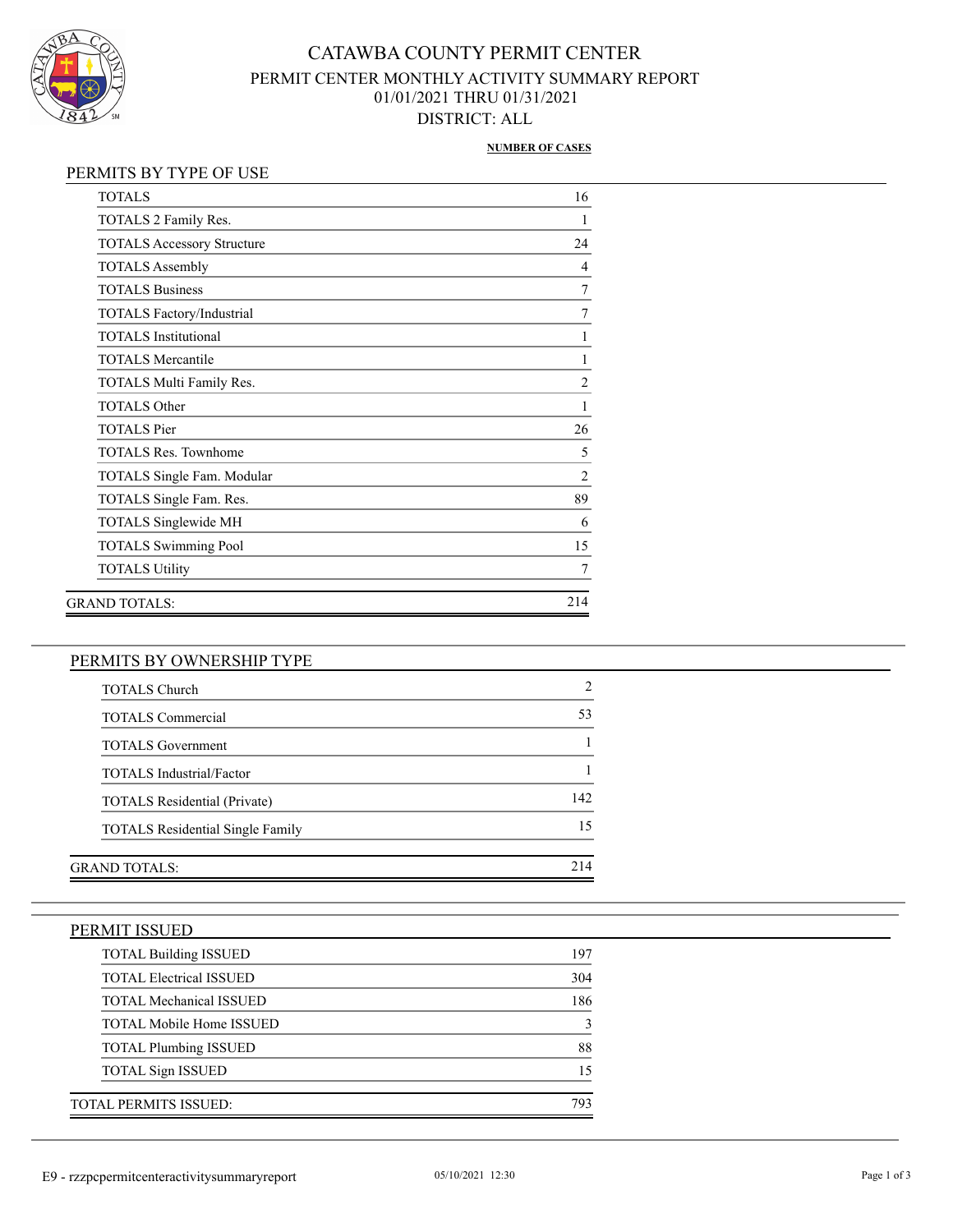

## CATAWBA COUNTY PERMIT CENTER PERMIT CENTER MONTHLY ACTIVITY SUMMARY REPORT 01/01/2021 THRU 01/31/2021 DISTRICT: ALL

**NUMBER OF CASES**

| Number of Violation cases entered for Building Inspections |                |
|------------------------------------------------------------|----------------|
| <b>CAPITAL FEES BY FEE TYPE</b>                            |                |
| <b>TOTAL</b>                                               |                |
| <b>GRAND TOTAL</b>                                         |                |
|                                                            |                |
| PLAN REVIEW TOTALS SUMMARY                                 |                |
| <b>TOTALS Standard Plan Review</b>                         | 39             |
| <b>GRAND TOTALS:</b>                                       | 39             |
| PERMITS PLANNING & ZONING                                  |                |
| TOTALS Zoning Authorization (NR)                           | $\overline{c}$ |
| TOTALS Zoning Authorization (R)                            | 61             |
| <b>GRAND TOTALS:</b>                                       | 63             |
| FIRE MARSHAL'S OFFICE                                      |                |
| <b>TOTALS Fire Construction</b>                            | 4              |
| <b>GRAND TOTALS:</b>                                       |                |
| Maximum Occupany Certificates Issued                       |                |
| PERMITS BY WORK CLASS FOR ENVIRONMENTAL HEALTH             |                |
|                                                            |                |

| 5              |
|----------------|
| 69             |
| 8              |
| $\overline{2}$ |
| 2              |
| 3              |
| 27             |
|                |
| 119            |
|                |